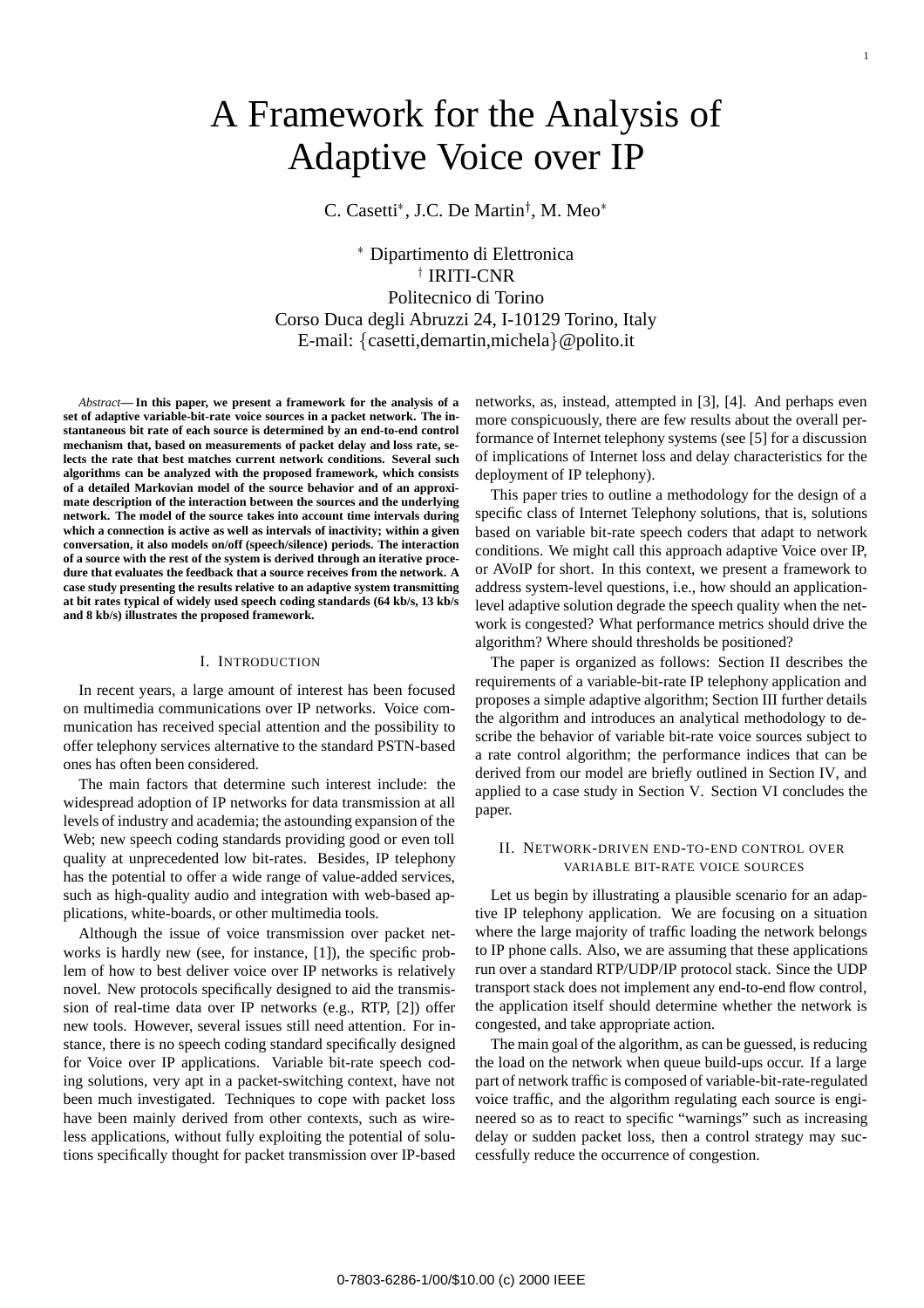The topic of variable-rate adaptive schemes for multimedia streams has been addressed by several researchers in the past. In [6], Cox and Crochiere foreshadow adaptive schemes for variable-bit-rate coders by analyzing the behavior of a buffer control mechanism that has sources react to buffer overflows and underflows. The idea of an end-to-end feedback control is already present in the work by Bially et al. [7], where networkdriven voice sources based on embedded speech coding schemes are studied, although the involvement of intermediate nodes is still required. It should be noted that detecting the onset of congestion at an intermediate node is not a viable solution in our case, since it would require that all routers have this capability and that an ad-hoc signaling mechanism be set up (such as ABR congestion control in ATM). An end-to-end form of control is, therefore, desirable. Such a solution was studied by Bolot and Turletti who, in [8], proposed and tested an adaptive video coder based on the state of the network. A voice-oriented approach can be found in the works by Busse et al. [9] and Sisalem and Schulzrinne [10], who employ a sender-based packet loss rate estimation scheme to drive the transmission rate of the real-time source; the latter, in particular, also attempts to have the adaptive real-time source behave fairly towards concurring TCP connections. An analytical model for an end-to-end feedback control mechanism for variable bit-rate coders was developed by Yin and Hluchyj in [11]. The latter work is similar in spirit to the content of this paper.

Generally speaking, the feedback can be expressed as aggregate rate, traffic delay or loss rate at the receiver. Using the aggregate rate is hardly feasible since the receiver has no perception of it. However, a rise in the aggregate rate, close to the network capacity, can be reflected by increasing delays seen at the receiving end. In turn, a delay increase is often followed by packet loss within the next few round-trip times. Therefore, being able to detect changes in the delay measure patterns, and acting on such indication, can prevent packet loss, provided that a sufficient number of sources apply the same strategy.

If, from a preliminary analysis of the network, we assume to know the relation between the delay that packets experience and the aggregate traffic of the network, we can derive an indication of the speed with which sources react to the end-to-end control. The possibility to introduce a relationship of this kind is one of the most appealing features of our methodology, as will be explained below. Indeed, the effectiveness of the control is strongly related to the delay-load function. The control is mostly needed under heavy load conditions, and in these conditions the packet delays are high, and thus the reactivity is low.

An alternative control scheme might rely on a receiver-based measure of packet losses. However, the loss of a single packet, or of batches of packets, is an indication of a severe network congestion: any action taken following this notification may be belated, thus leading to a prolonged congestion.

To summarize, the rate control algorithm described in this paper does not rely on explicit congestion indications by either the intermediate nodes or by receivers. Rather, it uses the information carried by cyclic RTCP receiver reports to let the source know the state of the on-going connection. The fundamental idea is that the source coder should gracefully reduce its rate when the delay has been observed to have considerably



Fig. 1. Steps of the proposed procedure

increased above a 'high-mark threshold'. It should switch to higher rates if the delay decreases below a 'low-mark threshold'. We will refer to this control scheme as "network-driven", thus acknowledging the role that the state of the network plays in regulating the transmission rate.

Clearly, since we are looking at an IP telephony scenario, both parties can be considered source and destination. In order to simplify the description, we will decouple these interactions and only consider a communication between a generic source and its destination.

While we are aware that our model cannot conceivably describe all PDU-level interactions that take place inside the network, our end-to-end application-level approach masks the details of the underlying layers, leaving their representation to the "signaling" information conveyed by receiver reports (or lack thereof).

### III. ANALYTICAL APPROACH

In this Section, we describe an analytical approach to the performance evaluation of network-driven voice sources operating in the environment described in the previous Section.

The basic ideas underlying the approach are sketched in Fig. 1. The procedure is iterative and it is articulated in the following steps. First, we analyze a source in isolation from the rest of the system. The presence of the other sources and of the network is taken into account in an approximate way, as explained below. Then, from the results of this analysis, we evaluate the behavior of a network which comprises several sources. Finally, we examine the impact that the end-to-end control mechanism has on a single source. We employ this evaluation to update the description of the source in isolation and then we repeat the analysis. The procedure stops when a given convergence condition is reached.

The basic assumptions are:

 every source is modeled in isolation and is statistically independent from the other sources;

• the interaction of the sources with the rest of the network is perceived through the feedback information conveyed back to each source;

 the model dynamics are determined by a number of *driving stochastic processes*:

- **–** new call generation;
- **–** call termination;
- **–** source bit-rate increase;
- **–** source bit-rate decrease.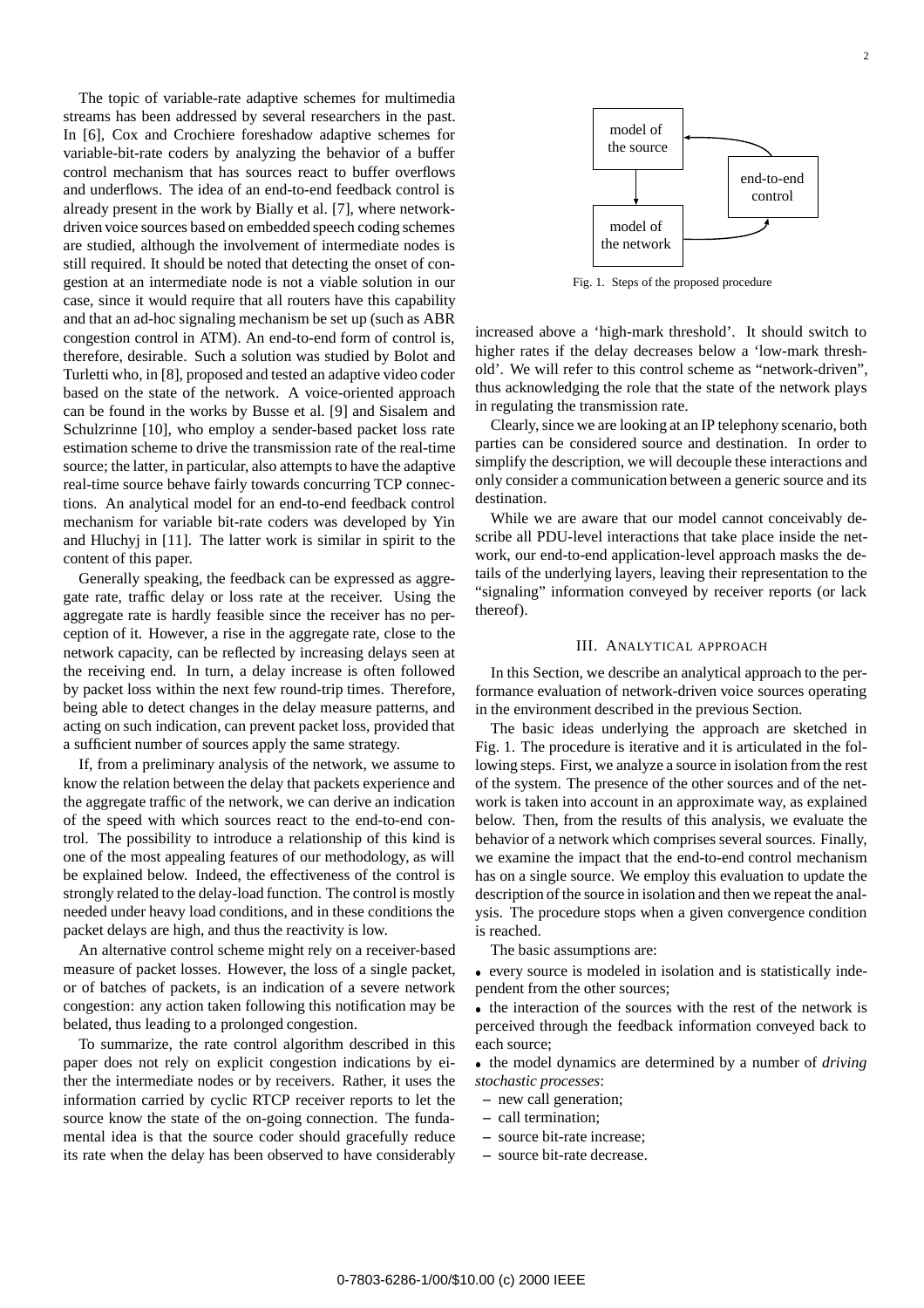In the next subsection, we detail the model we have outlined above.

## *A. Model of the source in isolation*

In order to model the voice source we need to consider two different aspects governing its behavior. The first aspect refers to the user's dynamics, the second one is related to the end-toend control mechanism that depends on the working conditions of the network.

According to commonly accepted models of user's behavior [12], [13], [11], a conversation between two users can be seen as a sequence of alternating intervals of silence and talk-spurts. Adopting this model of user's dynamics, we identify three types of behaviors for the voice source:

• the source is *idle* when not engaged in a conversation;

• the source is *talking* when, during a conversation, the user is talking, hence the source is transmitting;

• the source is *silent* when, during a conversation, the user is silent; the source is transmitting only signalling information.

We make the following assumptions about the processes involved:

• the time between the setup of two consecutive conversations is a random variable (r.v.) with negative exponential distribution with parameter  $\lambda$ ;

• the call holding time is a r.v. with negative exponential distribution with parameter  $\mu$ ;

• the user's talking period is a r.v. with negative exponential distribution with parameter  $\beta$ ;

• the user's silent period is a r.v. with negative exponential distribution with parameter  $\alpha$ ;

• signalling information is not modeled.

We derive a three-state continuous-time Markov chain, with idle state  $I$ , talking state  $t$  and silent state  $s$ . When in the idle state, a new connection may be originated by the user itself, or by a remote user. The chain can move from the idle state  $I$  either to talking state  $t$  (the user is calling), or to silent state  $s$  (the user is answering a call); both transitions have rate  $\lambda/2$ .

We now enrich the description of the source behavior by introducing the possibility of operating at variable bit rates. We assume that, when a call is in progress, the speech signal can be encoded at one of N different bit rates: let  $B<sub>N</sub>$  be the highest and  $B_1$  be the lowest rate. Driven by the feedback messages received by the end-to-end control, the source changes the transmission rate. We assume that, at connection setup, the source transmits at the highest bit rate, though different assumption may of course be done. Based upon delay and loss measurements carried out at the receiver, and relayed back to the source, each of the parties may decide to alter the generation rate, as will be explained below.

Introducing variable bit rate mechanisms in the behavior of the voice source, the states  $t$  and  $s$  can be expanded and the Markov chain is as in Fig. 2.

The idle state is labeled  $I$ , the other states are labeled by a pair of values  $(l, m)$  where  $l \in \mathcal{L} = \{1, 2, \dots, N\}$  is the label of the current transmission rate  $B_l$ , and  $m \in \mathcal{M} = \{t, s\}$  is the type of activity of the user, who can be either talking or silent. The state space  $S$ 

$$
\mathcal{S} = \{I\} \cup \{\mathcal{L} \times \mathcal{M}\}\tag{1}
$$



Fig. 2. Continuous-time Markov chain model of the variable bit rate source

has cardinality  $2N + 1$ . In order to simplify the notation we number the states  $i \in S$  from 0 up to  $S = 2 \cdot N$ ; state 0 denotes the idle state.

From the flow balance equations we derive the equilibrium state probabilities of the Markov chain:

$$
\underline{\Pi} = \{\pi_j\} \quad \text{with} \quad j \in \mathcal{S} \tag{2}
$$

For the present time, let us assume that we know the transition rates  $d_i$  and  $u_i$  according to which the chain moves from states  $(i, \cdot)$  to  $(i - 1, \cdot)$  and to  $(i + 1, \cdot)$ . We will later discuss how we can derive the value of  $d_i$  and  $u_i$ , and what feedback metrics can be used to trigger the transitions.

#### *B. Model of the network*

We now outline the model of a network with  $K$  sources exhibiting the behavior described so far.

A detailed model of the network requires an ad-hoc description of the state of each voice source. However, the description of a realistic scenario with a large value of  $K$  would result in an overwhelming state space, thus making the analysis intractable. As previously mentioned, instead of keeping track of the state of all sources, we assume the statistical independence of the sources.

In our model, the state  $n$  of a network composed of  $K$  sources behaving according to the model described above is the vector:

$$
\underline{n}=(u_0,u_1,\cdots,u_S)
$$

where  $u_i$  represents the number of sources in state  $i, i \in S$ . The state space for the network is:

$$
\mathcal{N} = \{ \underline{n} = (u_0, u_1, \cdots, u_S) \mid \sum_{i=0}^{S} u_i = K \}
$$

Given the assumption of statistical independence of the sources, the probability that the network is in state  $n =$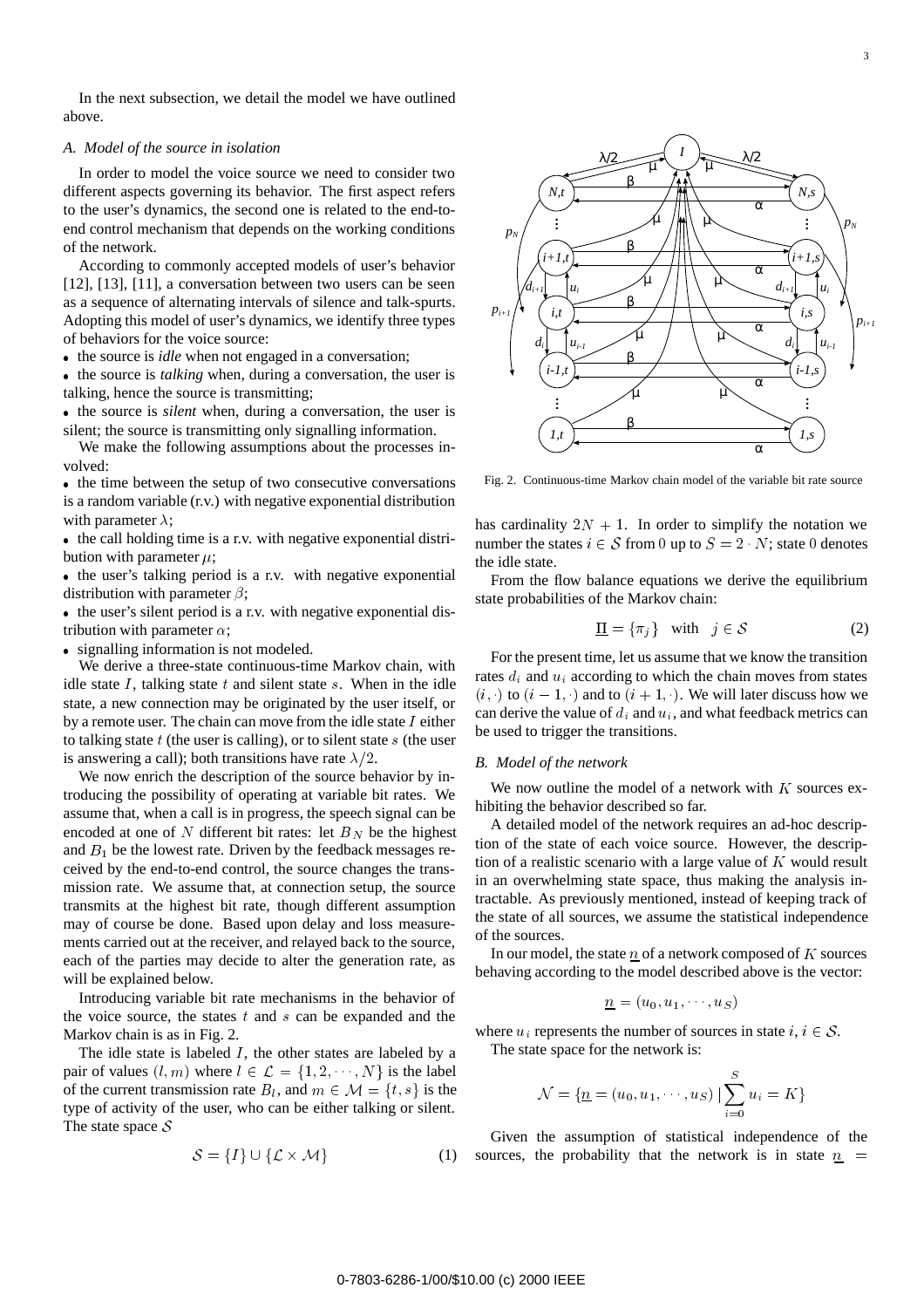$(u_0, u_1, \dots, u_S)$  is derived from the steady-state probability of the model describing a source in isolation, as follows:

$$
P(\underline{n}) = \begin{pmatrix} K \\ u_0 \end{pmatrix} \begin{pmatrix} K - u_0 \\ u_1 \end{pmatrix} \cdots \begin{pmatrix} K - \sum_{i=0}^{S-1} u_i \\ u_S \end{pmatrix}.
$$

$$
\pi_0^{u_0} \pi_1^{u_1} \cdots \pi_S^{u_S}
$$

In the latter expression,  $P(n)$  is evaluated as the probability of all the possible combinations of having  $u_0$  out of K sources in state  $I, u_1$  sources in state 1 and so on.

The aggregate generated traffic  $T(n)$  when the network is in state  $\underline{n}$  is given by:

$$
T(\underline{n}) = \sum_{j=0}^{S} f(j) B_j u_j
$$

where  $f(j)$  is equal to 1 if j is a talking state and 0 otherwise.

We can further characterize the network model by taking into account the delay experienced by packets, as suggested in Section II. We recognize two main contributions to the packet delay D. The first one, which we may call the propagation delay,  $D_p$ , is constant with respect to the load; it can be seen as the delay perceived when the network is unloaded, and it also includes the processing delay at both ends. The second contribution is the queueing delay,  $D_q$ , which represents the time a packet spends in the buffers of the nodes and depends on the traffic in the network. We can then write the delay experienced by the packets when the system is in state  $n$  as:

$$
D(\underline{n}) = F(T(\underline{n})) = D_p + D_q(T(\underline{n})) \tag{3}
$$

#### *C. Interaction between a source and the network*

The source-network interaction is modeled through the endto-end control of the bit rate of the sources, aimed at limiting network congestion and thus packet delay.

In our assumptions, when the measured delay is above a given threshold  $D<sub>h</sub>$ , the source is required to lower its bit rate; when, on the contrary, the measured delay is below a given threshold  $D_l$ , the source can increase its bit rate in order to provide better speech quality of service.

The probability that the network is operating in critical conditions for which the delay that packets experience is over the threshold  $D_h$  is:

$$
P_h = \sum_{\underline{n} \in \mathcal{S}_h} P(\underline{n}) \tag{4}
$$

where

$$
\mathcal{S}_h = \{ \underline{n} = (u_0, u_1, \cdots, u_S) | D(\underline{n}) > D_h \}
$$

is the set of states for which the aggregate rate is such that the packet delay is above  $D_h$ . Observe that  $S_h$  is a subset of the state space N of the network,  $S_h \subset N$ . Similarly, the probability that the network is operating in underload conditions, below the threshold  $D<sub>l</sub>$ , is:

$$
P_l = \sum_{n \in \mathcal{S}_l} P(\underline{n}) \tag{5}
$$

where

$$
\mathcal{S}_l = \{ \underline{n} = (u_0, u_1, \cdots, u_S) | D(\underline{n}) < D_l \}
$$

 $\left( \sum_{i=0}^{S-1} u_i \right)$  the source model (see Fig. 2). As previously mentioned, the probabilities  $P_h$  and  $P_l$  determine the source's choice of increasing or decreasing the bit rate. We can now derive the values of the transition rates  $d_i$  and  $u_i$  of

The source reaction to critical conditions of the network depends upon the round trip time: assuming homogeneous traffic, the round trip time is twice the packet delay in state  $n, 2 \cdot D(n)$ . Evaluating the reaction rate as the inverse of the reaction time, we can derive the rates  $d_i$  and  $u_i$  from the weighted sums:

$$
d_i = \sum_{\underline{n} \in \mathcal{S}_h} \frac{P(\underline{n})}{2 \cdot D(\underline{n})} \qquad u_i = \sum_{\underline{n} \in \mathcal{S}_i} \frac{P(\underline{n})}{2 \cdot D(\underline{n})} \tag{6}
$$

Other end-to-end control mechanisms can be easily analyzed simply modifying the way  $d_i$  and  $u_i$  are computed. For example, for the control mentioned in Section II which requires that sources decrease their transmission rate only in case of packet losses,  $d_i$  is computed from (6) using  $S_b$  instead of  $S_h$ , where:

$$
S_b = \{ \underline{n} = (u_0, u_1, \cdots, u_S) | T(\underline{n}) > B_c \} \tag{7}
$$

is the set of states in which the sources generate more traffic than the network capacity  $B<sub>c</sub>$ . Some results comparing the latter scheme with the above delay-based approach will be shown in Section V.

## *D. Model solution*

We now have all the elements needed to find a solution: the model of a source in isolation, the model of the whole network and the mechanism describing the source-network interaction.

The solution is derived by an iterative procedure since the transition rates  $d_i$  and  $u_i$  are, in fact, a function of the model solution itself.

The iterative procedure stops when a given convergence condition is reached. If  $u_i^{(j)}$  and  $d_i^{(j)}$  are the values of the transition rates at the  $j$ -th step of the procedure, it is required that:

$$
err_i = max\left(\frac{|u_i^{(j)} - u_i^{(j-1)}|}{u_i^{(j)}}, \frac{|d_i^{(j)} - d_i^{(j-1)}|}{d_i^{(j)}}\right) < \epsilon \ \forall \ i \in \mathcal{S}
$$

where  $\epsilon$  is the maximum acceptable error.

#### IV. PERFORMANCE EVALUATION

Several interesting performance indices can be computed from the model.

We define the packet loss probability,  $P_c$ , as the fraction of packets that are lost due to the aggregate traffic being greater than the network capacity:

$$
P_c = \frac{\sum_{n \in \mathcal{N}} P(n) max (0, T(n) - B_c)}{\sum_{n \in \mathcal{N}} T(n) P(n)}
$$

We can also compute the probability  $P_b$  of being in one of the states where the system is losing packets and the users are thus receiving a deteriorated quality of service:

$$
P_b = \sum_{\underline{n} \in \mathcal{S}_b} P(\underline{n})
$$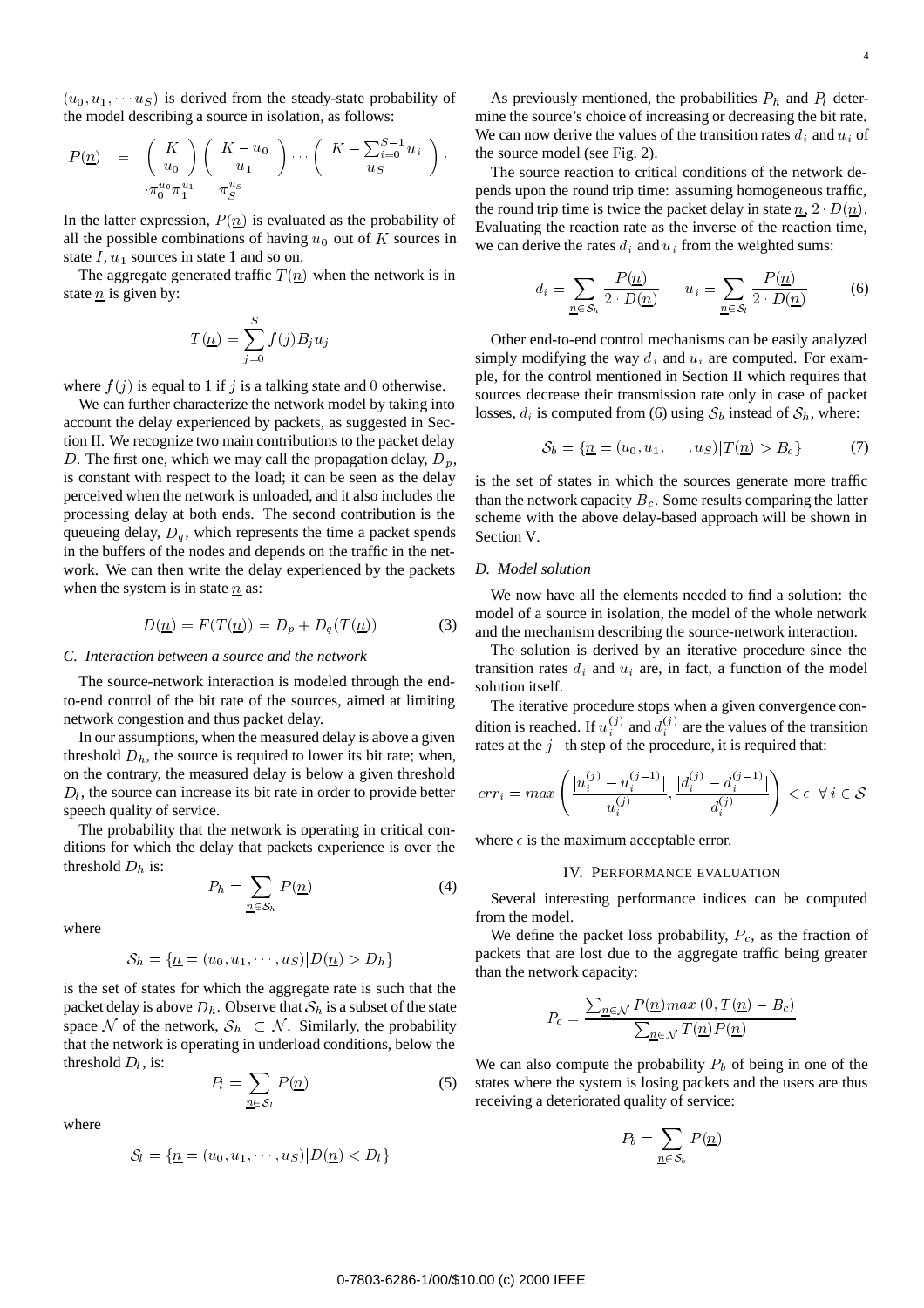

Fig. 3. Packet delay versus total load in the network for the two considered cases:  $D_p = 0.1$  s and  $D_p = 0.3$  s

where  $S_b$  is given in (7).

The probabilities  $P_h$  and  $P_l$  that the system is above the threshold  $D_h$  or below  $D_l$  are given in (4) and (5).

Other interesting measures are the probabilities that a source is silent or is generating at rate  $B_i$ . These probabilities are given by the steady-state probability vector  $\Pi$ .

These indices are used next to evaluate a case study.

## V. CASE STUDY

In this Section we show some results about the performance evaluation of a network in which sources can switch between three bit-rates, corresponding to widely used telephone bandwidth speech coding standards:

- 1. 8 kb/s (e.g., ITU-T G.729)
- 2. 13 kb/s (e.g., ETSI GSM-EFR)
- 3. 64 kb/s (e.g., ITU-T G.711)

A hypothetical variable bit-rate system operating at such bit rates can be viewed as a system that always delivers "toll quality," but with different levels of complexity, delay and robustness. The goal of this Section is not a complete analysis of the considered system, but, rather, an indication that interesting performance evaluation indices can be derived through the proposed approach.

The average duration of a call is 180 s (the standard assumption in telephony); the average user's talking and silence periods are respectively equal to 1.8 s and 1.2 s, as suggested in [12], [13].

We computed the delay-load relationship expressed by (3) in the following way. The propagation delay  $D_p$  is assumed to be a constant value either equal to 0.1 s or to 0.3 s, while the queueing delay is derived from the analysis of a network with five  $M/M/1/B$  queues in a linear topology. The queue capacity, <sup>B</sup>, is assumed to be equal to <sup>50</sup> packets. Packets are 1000 bytes long and the transmission rate of the link (unless otherwise stated) is assumed to be equal to 2 Mb/s, or, equivalently, 250 packets per second.

In Fig. 3, we plot the total delay versus the load for the two considered configurations of the system, corresponding to  $D_p = 0.1$  s and  $D_p = 0.3$  s. Results shown below in Figs. 4– 7 refer to  $D_p = 0.1$  s, while comparisons between the cases  $D_p = 0.1$  s and  $D_p = 0.3$  s are shown in Fig. 8.



Fig. 4. Probabilities  $P_b$  and  $P_h$  versus  $D_h$  (left plots); packet loss probability  $P_c$  versus  $D_h$  (right plots)



Fig. 5. Steady-state probabilities of a source,  $\pi_{(1,t)}$ ,  $\pi_{(2,t)}$ ,  $\pi_{(3,t)}$ , versus  $D_h$ 

Fig. 4 shows the probability  $P_b$  that the network is in "lossy" states (i.e. the network is congested), the probability  $P<sub>h</sub>$  to be in states where the delay is higher than the threshold  $D<sub>h</sub>$  and the packet loss probability  $P_c$ . The three performance indices are plotted versus increasing values of  $D<sub>h</sub>$ . Since the control is more tighter and reactive for smaller values of  $D<sub>h</sub>$ , the loss probability increases as  $D<sub>h</sub>$  increases.

Fig. 5 reports the probability that a source is in one of the talking states:  $(1, t)$ ,  $(2, t)$  and  $(3, t)$ . For the considered configuration, since the system is under high load conditions, the probability of being in  $(1, t)$  (i.e. 8 kb/s) is much higher than the others.

The probabilities  $P_b$  and  $P_h$  versus the network capacity (expressed in packets per second) are reported in Fig. 6. The threshold  $D_h$  is fixed and it is assumed to be equal to 0.2 s. As expected, the probabilities decrease for increasing values of the capacity.

Fig. 7 justifies the choice of a delay-based congestion control scheme: when compared to a loss-based algorithm ("no  $D_h$ " curve) such as the one outlined in Section III, both versions of the delay-based algorithms (with  $D_h = 0.20 s$  and  $D_h = 0.25$  s) exhibit a lower loss probability.

Finally, in Fig. 8 we compare the performance (in terms of  $P_h$ ) and  $P_b$ ) of the two configurations of the system for which the curves of delay versus load are shown in Fig. 3.  $P_h$  and  $P_b$  are